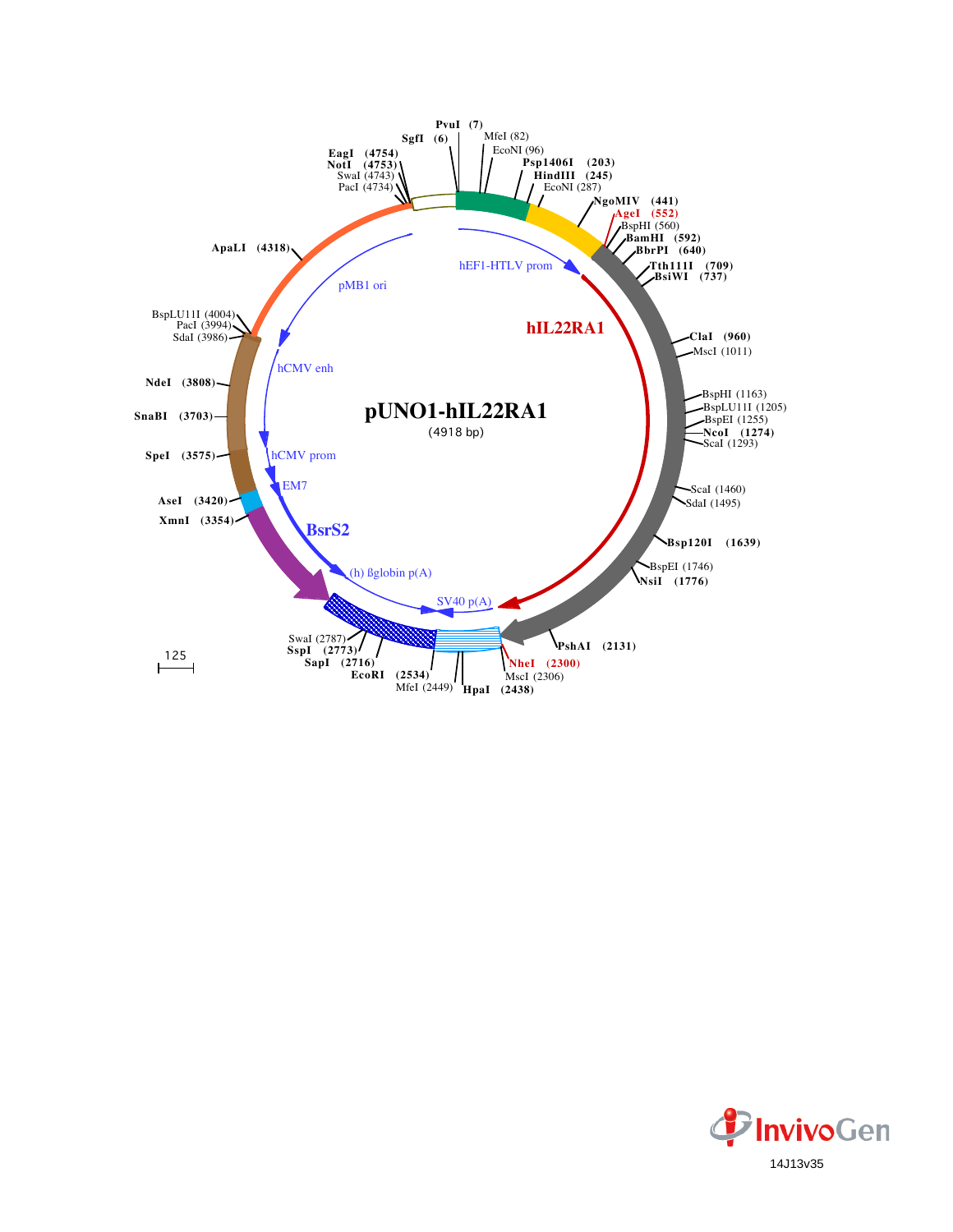**PvuI (7)**

 $\overline{\phantom{a}}$ 

MfeI (82) EcoNI (96)

|                  | SgfI $(6)$<br>MfeI $(82)$<br>EcoNI (96<br>1 GGATCTGCGATCGCTCCGGTGCCCGTCAGTGGGCAGAGCGCACATCGCCCACAGTCCCCGAGAAGTTGGGGGGAGGGGTCGGCAATTGAACGGGTGCCTA                                                                                                                                                                                                                                                                                                                                                                                                                                                                                                                                                                                                                                                                                                                                                                                                                                                                                                               |  |
|------------------|----------------------------------------------------------------------------------------------------------------------------------------------------------------------------------------------------------------------------------------------------------------------------------------------------------------------------------------------------------------------------------------------------------------------------------------------------------------------------------------------------------------------------------------------------------------------------------------------------------------------------------------------------------------------------------------------------------------------------------------------------------------------------------------------------------------------------------------------------------------------------------------------------------------------------------------------------------------------------------------------------------------------------------------------------------------|--|
|                  | 101 GAGAAGGTGGCGCGGGGTAAACTGGGAAAGTGATGTCGTGTACTGGCTCCGCCTTTTTCCCGAGGGTGGGGGAACCGTATATAAGTGCAGTAGTCGCC                                                                                                                                                                                                                                                                                                                                                                                                                                                                                                                                                                                                                                                                                                                                                                                                                                                                                                                                                         |  |
|                  | Psp1406I (203)<br>$HindIII$ (245)<br>EcoNI (287)                                                                                                                                                                                                                                                                                                                                                                                                                                                                                                                                                                                                                                                                                                                                                                                                                                                                                                                                                                                                               |  |
|                  | 301 GCCATCCACGCCGGTTGAGTCGCGTTCTGCCGCCTCCCGCCTGTGGTGCCTCCTGAACTGCGTCCGCCGTCTAGGTAAGTTTAAAGCTCAGGTCGAGACC                                                                                                                                                                                                                                                                                                                                                                                                                                                                                                                                                                                                                                                                                                                                                                                                                                                                                                                                                       |  |
|                  | $NgoMIV$ (441)                                                                                                                                                                                                                                                                                                                                                                                                                                                                                                                                                                                                                                                                                                                                                                                                                                                                                                                                                                                                                                                 |  |
|                  | <b>BspHI</b> (560)<br>AgeI (552)<br><b>BamHI</b> (592)<br>501 TCTGTTCTGCGCCGTTACAGATCCAAGCTGTGACCGGCGCCTACCTGAGATCACCGGTCATCATGAGGACGCTGCTGACCATCTTGACTGTGGGATCCCT<br>1 <sup>M</sup> M R T L L T I L T V G S L                                                                                                                                                                                                                                                                                                                                                                                                                                                                                                                                                                                                                                                                                                                                                                                                                                                 |  |
| 13 <sup>b</sup>  | BbrPI (640)<br>601 GGCTGCTCACGCCCCTGAGGACCCCTCGGATCTGCTCCAGCACGTGAAATTCCAGTCCAGCAACTTTGAAAACATCCTGACGTGGGACAGCGGGCCGGAG<br>D L L Q H V K F Q S S N F<br>A A H A<br>DPS<br>ENILT<br>W D<br>S.<br>G<br>$\mathsf{P}$<br>E.<br>Tth111I (709)<br><b>BsiWI</b> (737)                                                                                                                                                                                                                                                                                                                                                                                                                                                                                                                                                                                                                                                                                                                                                                                                 |  |
|                  | 701 GGCACCCCAGACACGGTCTACAGCATCGAGTATAAGACGTACGGAGAGAGGGACTGGGTGGCAAAGAAGGGCTGTCAGCGGATCACCCGGAAGTCCTGCA<br>47 C T P D T V Y S I E Y K T Y G E R D W V A K K G C O R I T R K S C<br>R V T A V S A G G R S A T K M<br>80 N L T V E<br>T G<br>N L T E L Y Y A<br>$R$ F<br>$\top$<br>D<br>$ClaI$ (960)                                                                                                                                                                                                                                                                                                                                                                                                                                                                                                                                                                                                                                                                                                                                                            |  |
| 113 <sup>2</sup> | 901 CAGCTCTCTGCAGCACACTACCCTCAAGCCACCTGATGTGACCTGTATCTCCAAAGTGAGATCGATTCAGATGATTGTTCATCCTACCCCCACGCCCATC<br>S S L O H T T L K P P D V T C I S K V R S I O M I V H P T P T P I<br>MscI (1011)                                                                                                                                                                                                                                                                                                                                                                                                                                                                                                                                                                                                                                                                                                                                                                                                                                                                   |  |
|                  | 1001 CGTGCAGGCGATGGCCACCGGCTAACCCTGGAAGACATCTTCCATGACCTGTTCTACCACTTAGAGCTCCAGGTCAACCGCACCTACCAAATGCACCTTG<br>147 R A G D G H R L<br>TLED<br>- F<br>Y H L E L O V N R T Y O M H L<br>HD.<br>L F<br>$\blacksquare$<br><b>BspHI</b> (1163)                                                                                                                                                                                                                                                                                                                                                                                                                                                                                                                                                                                                                                                                                                                                                                                                                        |  |
| 313 <sup>2</sup> | 1101 GAGGGAAGCAGAGAGAATATGAGTTCTTCGGCCTGACCCCTGACACAGAGTTCCTTGGCACCATCATGATTTGCGTTCCCACCTGGGCCAAGGAGAGTGC<br>FFGLTPDTEFLGTIMICVP<br>180 C G K Q R E Y E<br>T W A K E<br>S A<br>BspLU11I (1205)<br><b>BspEI</b> (1255)<br>NcoI (1274)<br>Scal (1293)<br>1201 CCCCTACATGTGCCGAGTGAAGACACTGCCAGACCGGACATGGACCTACTCCTTCTCCGGAGCCTTCCTGTTCTCCATGGGCTTCCTCGTCGCAGTACTC<br>213 PYMCRVKTLPDRTWTYSFSGAFLFSMGFLVAVL<br>1301 TGCTACCTGAGCTACAGATATGTCACCAAGCCGCCTGCACCTCCCAACTCCCTGAACGTCCAGCGAGTCCTGACTTTCCAGCCGCTGCGCTTCATCCAGG<br>247 C Y L S Y R Y V T K P P A P<br>N S L N V Q R V L T F Q P L R F<br>$\mathsf{P}$<br>$\mathsf{O}$<br>$\Box$<br>ScaI (1460)<br>SdaI (1495)<br>1401 AGCACGTCCTGATCCCTGTCTTTGACCTCAGCGGCCCCAGCAGTCTGGCCCAGCCTGTCCAGTACTCCCAGATCAGGGTGTCTGGACCCAGGGAGCCTGC<br>D L S G P S S L A Q P V Q Y S Q I<br>280 E H V L I P V F<br>R V S G P R E P A<br>1501 AGGAGCTCCACAGCGGCATAGCCTGTCCGAGATCACCTACTTAGGGCAGCCAGACATCTCCATCCTCCAGCCCTCCAACGTGCCACCTCCCCAGATCCTC<br>S E I T Y L G Q P D I S I L Q P S N V P P P Q I L<br>G A P Q R H S<br>- L - |  |
|                  | Bsp120I (1639)<br>1601 TCCCCACTGTCCTATGCCCCAAACGCTGCCCCTGAGGTCGGGCCCCCATCCTATGCACCTCAGGTGACCCCCGAAGCTCAATTCCCATTCTACGCCCCAC<br>347▶ S P L S Y A P N A A P<br>- E<br>VGPPSYAP<br>Q V T P E A Q F<br>PFYAP                                                                                                                                                                                                                                                                                                                                                                                                                                                                                                                                                                                                                                                                                                                                                                                                                                                       |  |
|                  | <b>BspEI</b> (1746)<br>NsiI (1776)<br>380ÞQ A I S K V Q P S S Y A P Q A T P D S W P P S Y G V C M E G S G<br>1801 CTCCCCCACTGGGACACTTTCTAGTCCTAAACACCTTAGGCCTAAAGGTCAGCTTCAGAAAGAGCCACCAGCTGGAAGCTGCATGTTAGGTGGCCTTTCT<br>413 SPT GT L S S P K H L R P K G Q L Q K E P P A G S C M L G G L S<br>447 L Q E V T S L A M E E S Q E A K S L H Q P L G I C T D R T S D P N<br>480 V L H S G E E G T P Q Y L K G Q L P L L S S V Q I E G H P M S L P L<br>PshAI (2131)<br>2101 GCAACCTCCTTCCCGTCCATGTTCCCCCTCGGACCAAGGTCCAAGTCCCTGGGGCCTGGTGGAGTCCCTTGTGTGTCCCAAGGATGAAGCCAAGAGCCCA<br>513 O P P S R P C S P S D O G P S P W G L L E S L V C P K D E A K S P                                                                                                                                                                                                                                                                                                                                                                                                         |  |
|                  | 2201 GCCCCTGAGACCTCAGACCTGGAGCAGCCCACAGAACTGGATTCTCTTTTCAGAGGCCTGGCCCTGACTGTGCAGTGGGAGTCCTGAGGGGAATGGGAAA<br>547 A P E T S D L E Q P T E L D S L F R G L A L T V Q W E S •<br>MscI (2306)<br><b>NheI</b> (2300)<br>2301 GCTAGCTGGCCAGACATGATAAGATACATTGATGAGTTTGGACAAACCACAACTAGAATGCAGTGAAAAAAATGCTTTATTTGTGAAATTTGTGATGCTA                                                                                                                                                                                                                                                                                                                                                                                                                                                                                                                                                                                                                                                                                                                                   |  |
|                  | <b>HpaI</b> (2438) MfeI (2449)                                                                                                                                                                                                                                                                                                                                                                                                                                                                                                                                                                                                                                                                                                                                                                                                                                                                                                                                                                                                                                 |  |
|                  | $EcoRI$ (2534)<br>2501 TTAAAGCAAGTAAAACCTCTACAAATGTGGTATGGAATTCTAAAATACAGCATAGCAAAACTTTAACCTCCAAATCAAGCCTCTACTTGAATCCTTTTCT                                                                                                                                                                                                                                                                                                                                                                                                                                                                                                                                                                                                                                                                                                                                                                                                                                                                                                                                    |  |

2601 GAGGGATGAATAAGGCATAGGCATCA**G**GGGCTGTTGCCAATGTGCATTAGCTGTTTGCAGCCTCACCTTCTTTCATGGAGTTTAAGATATAGTGTATTTT